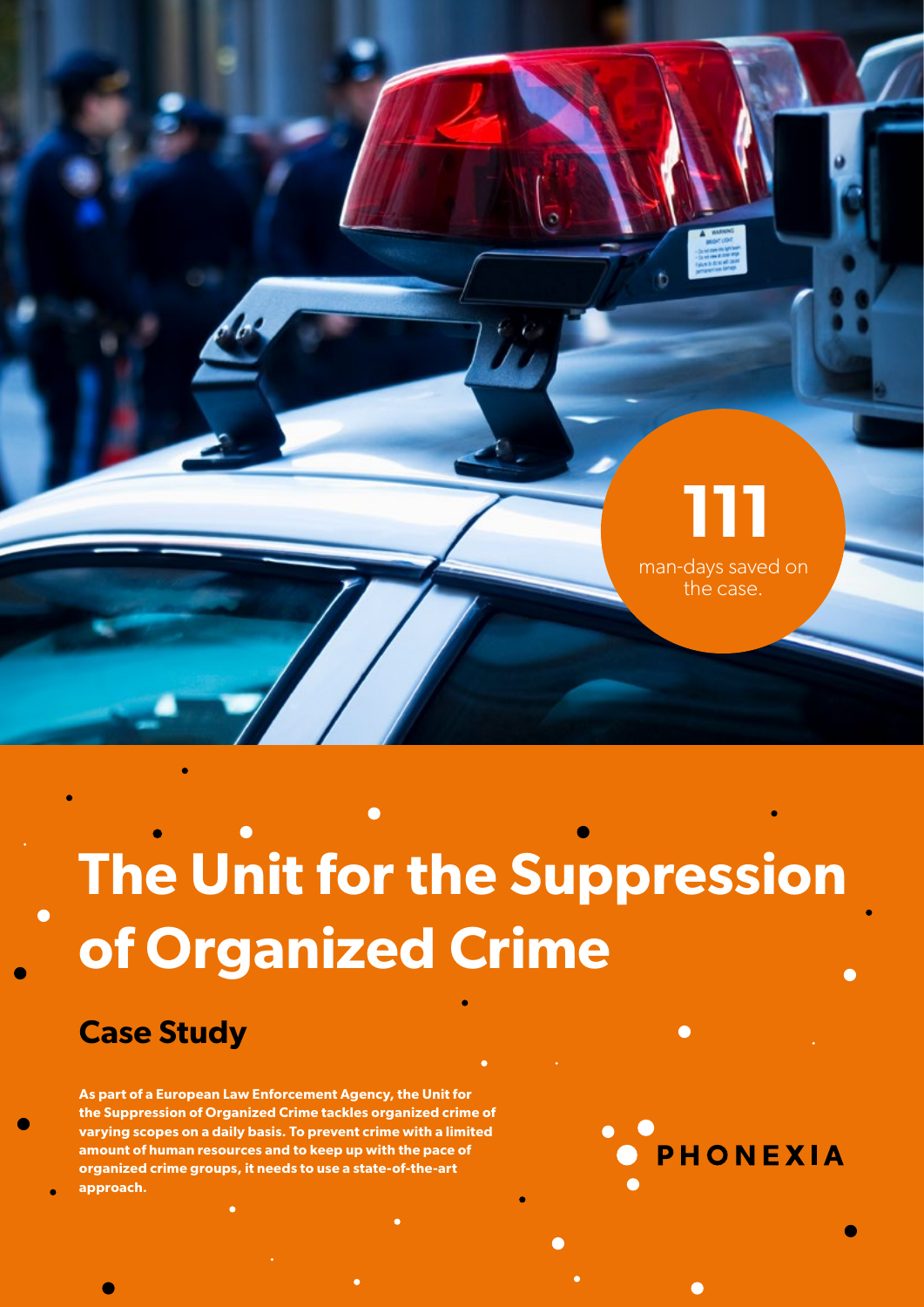#### **Goal**

The unit had to investigate a network of seven people involved in money laundering and drug trafficking crimes. It was necessary to analyze 750 hours of intercepted audio recordings and an additional 120 hours of audio gathered from covert home surveillance.

The number of cases running in parallel, combined with the scarcity of time and human resources, demanded an automated software solution that would significantly improve agents' efficiency and speed up the extraction of important and actionable insights from the recordings.

#### **The ultimate goal was to reduce the time needed for call analysis and minimize the number of people involved.** It was important to be able to solve such cases as quickly as possible to prevent any more damage being caused by these criminal activities.

#### **Solution**

Phonexia's AI-powered voice biometrics and speech recognition technologies were chosen as the perfect fit for the software solution developed by a Phonexia partner. These technologies offered rich integration possibilities, on-premise development, and the most accurate speaker identification capability available on the market.

Although the solution used the full range of Phonexia technologies, it was mainly the crucial combination of Phonexia Speaker Identification and Phonexia Keyword Spotting technologies that enabled the extremely effective way of analyzing speakers and the content in large amounts of audio.

#### $\epsilon$

*Despite Phonexia's extensive range of speech and voice recognition technologies, Phonexia experts were always ready with an answer and very supportive in all areas. All clarifications were delivered even faster than the agreed period.*

Customer Testimonial

**30 new phone numbers connected to previously unknown criminal organizations.**

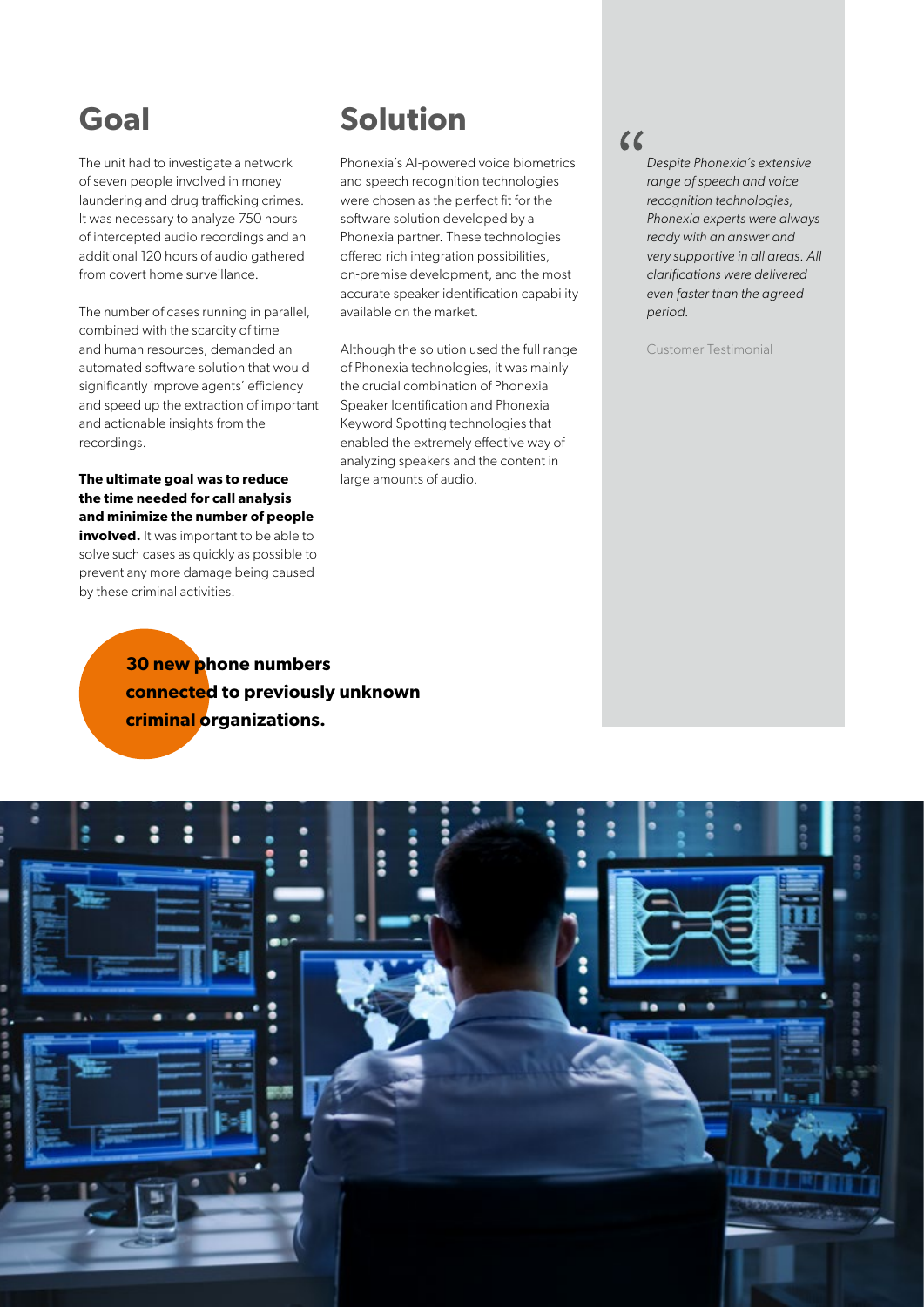### **Results**

Before the solution was implemented, typical call analysis (including speaker identification, manual transcriptions, extraction of personal names, meeting places, connections, etc.) would take the team approximately 370 man-days to finish. This accounted for 60–70% of the entire case workload.

Once the automated solution was in place, the speed of call analysis immediately improved.

Even though the criminals were using different SIM cards, their voices remained the same—this allowed Phonexia technologies to help

**discover all the phone numbers used within the investigated group of criminals**.

Furthermore, at least **30 new phone numbers were connected to previously unknown criminal organizations**, and new suspects were put on a list as the points of interest for further investigation based on a combination of link analysis and speaker identification results.

Phonexia technologies also enabled rapid filtering of the intercepted calls so they could be prioritized and analyzed more effectively.

As a result, **the call analysis was sped up by 30%**, resulting in an average **saving of approximately 111 mandays on the investigated case**.

It was further discovered that **20% of all audio recordings didn't include any speech at all**.

The Unit for the Suppression of Organized Crime was able to analyze intercepted calls much faster using fewer analysts and respond to criminal cases more rapidly.